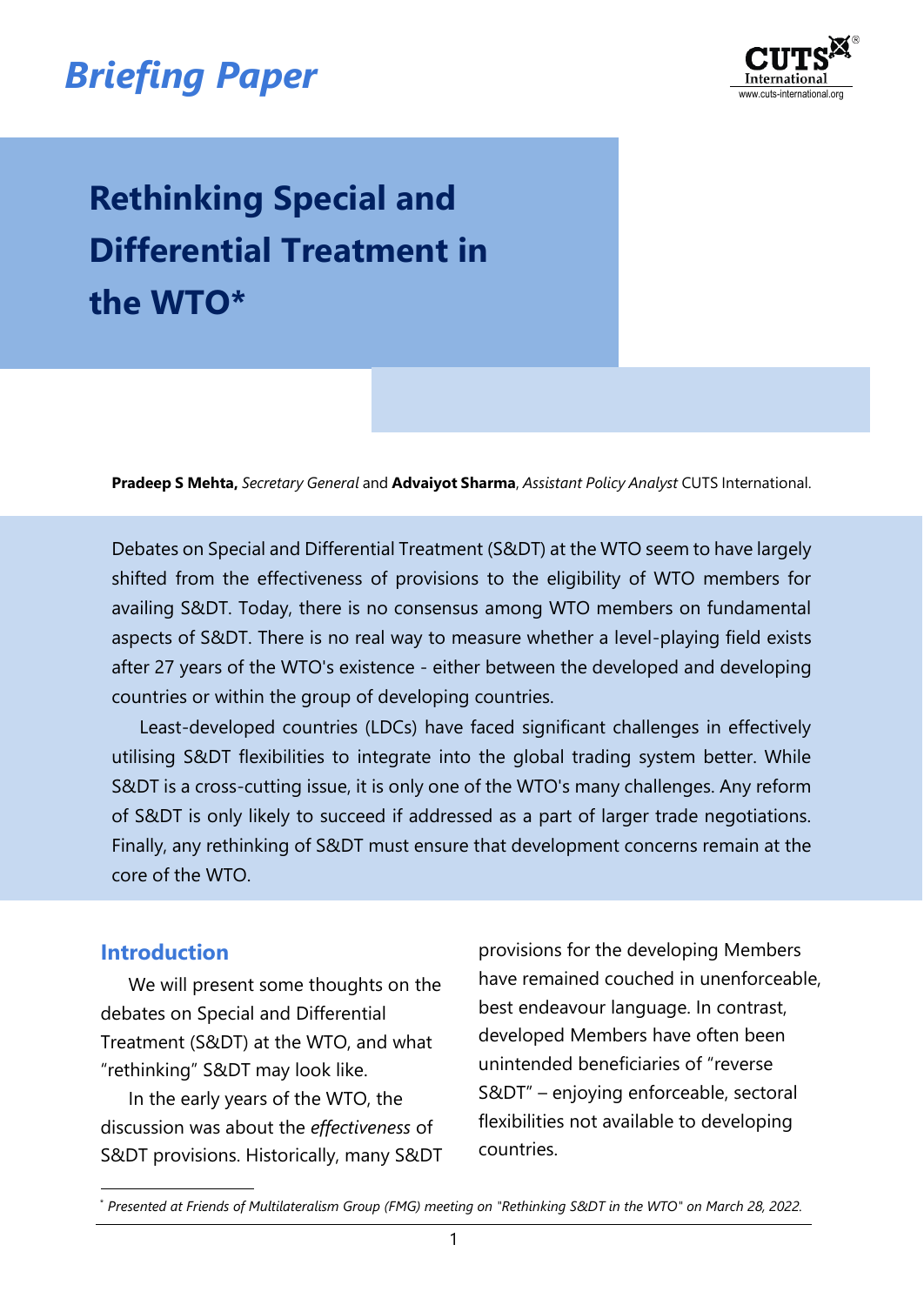

If China's industrial subsidies are condemned as trade-distortive today, are they much different from what the advanced WTO members pursued in their agricultural subsidy programmes and under the textiles agreement until it expired in 2005? Nobody is above board, and a better-designed system is required to attack all trade-distortive subsidies, for equity, and in emerging contexts like climate change – which Members cannot bend as per their liking.

Even when it comes to sustainable development, we need to recognise that for the developing world, sustainable development goes much beyond only environmental concerns - socio-economic factors, economic development and employment generation are the key sustainable development priorities. S&DT, which realistically facilitates the achievement of these goals, is, therefore, an imperative.

While the effectiveness debates rage on, there is today greater discussion on the *eligibility* of WTO members for availing S&DT.

What is the state of play in S&DT debates involving developing countries at the WTO?

As we all know, the WTO has been following a practice of self-certification of developing country status, wherein a country can self-declare itself as a developing country under the WTO framework.

Since 2019, there have been concerted efforts to highlight the need for more objective criteria for certification of development status instead of blanket self-certification. The U.S.'s proposals seek to use parameters such as the membership of certain groupings (G20, OECD) and global trade participation levels to "objectively" determine a WTO Member's development status.

Counter-proposals contest any such efforts to differentiate between developing countries and emphasise that S&DT is a treaty-embedded right, which should be preserved and only strengthened.

The picture is certainly a lot more complicated.

First, we must recognise that S&DT is seen as a vital component of the grand bargain and a negotiated outcome of the Uruguay Round for developing countries. S&DT has always been rooted in political economy concerns, and the "developing country" tag is too politically fraught to give up entirely. On the other hand, for developed members, S&DT is seen only as a transient tool. For them, developing countries' graduation from availing S&DT benefits is only a question of *when* not *if*.

Empirical data, such as that of HDI, GNI per capita, poverty levels, etc., can shed some light on how the development divide has been bridged over the past 27 years of the WTO's existence. For example, trade may have played an important role in Bangladesh's transition into a developing country from its erstwhile least-developed status, particularly in textiles and clothing (Bangladesh has been recently rivalling India in terms of exports of garments and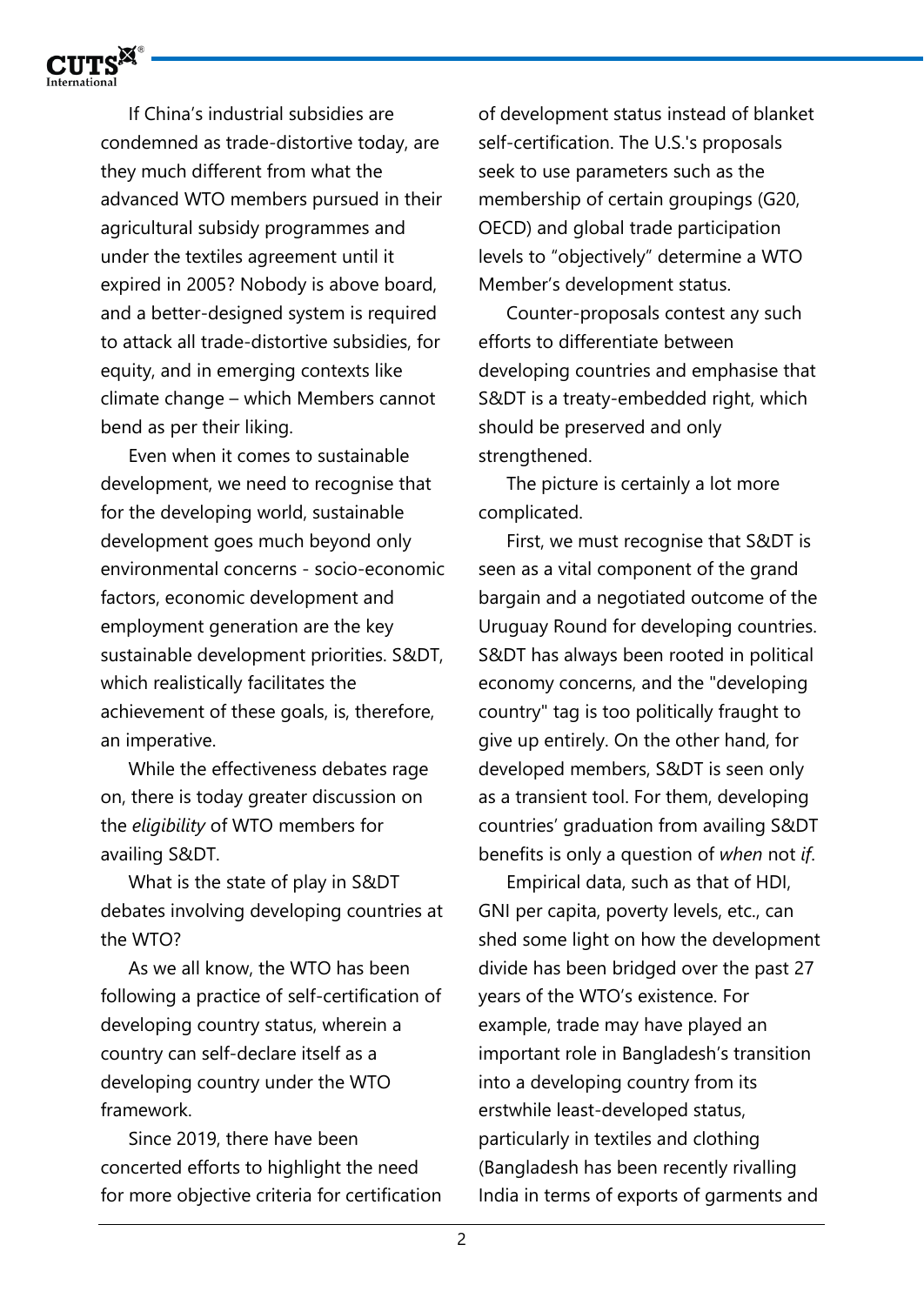

its per capita GDP). However, such data cannot quantify the political and institutional value of the "developing nation" tag.

There is no real way to measure whether or not a level playing field exists between developed and developing countries or within the group of developing countries. Further, macrolevel objective criteria cannot fully appreciate the different levels of constraints in different sectors.

Overall, it will be challenging to arrive at a consensus in the WTO on *which* objective criteria will best capture levels of development and integration into the trading system.

The Trade Facilitation Agreement (TFA) is often suggested as a model for tailor-made S&DT for different agreements and situations. Yet, it must be kept in mind that even the TFA allows Members a degree of self-designation – in terms of the extent and category of obligations they wish to undertake. Even the General Agreement on Trade in Services allows members to voluntarily opt for negotiations in any sector without any reciprocity.

Since 2019, South Korea and Brazil have voluntarily given up their selfdeclared developing country status and the associated S&DT flexibilities. Interestingly, China has said that it will "remain" a developing country at the WTO but begin to forego many of the S&DT benefits.

## **What is the way forward?**

In recent sectoral negotiations, a clear trend towards greater differentiation *between* developing countries is evident, based on objective parameters and economic data. For example, in the fisheries subsidies negotiations, some options that have been considered for S&DT involve looking at percentage shares of Members' marine catch.

If we look at the draft of the TRIPS waiver solution agreed upon two weeks ago, it also differentiates between eligible developing countries. It provides that only those developing WTO Members that exported less than 10 percent of world exports of COVID-19 vaccine doses in 2021 will be eligible Members for the TRIPS waiver solution. Again, we see a differentiation based on quantitative parameters. Interestingly, India is a part of the four countries (EU, USA, India and South Africa) among whom this outcome was first agreed upon. It remains to be seen if this indicates a change in India's overall stance towards S&DT, in terms of its strident opposition to any dilution of blanket S&DT.

These trends align with the EU's proposal of having a case-by-case, sector-specific, negotiated S&DT.

Now, the question is - Is it possible to retain both the political symbolism of self-declaration of development status and make S&DT more targeted? Arguably, yes.